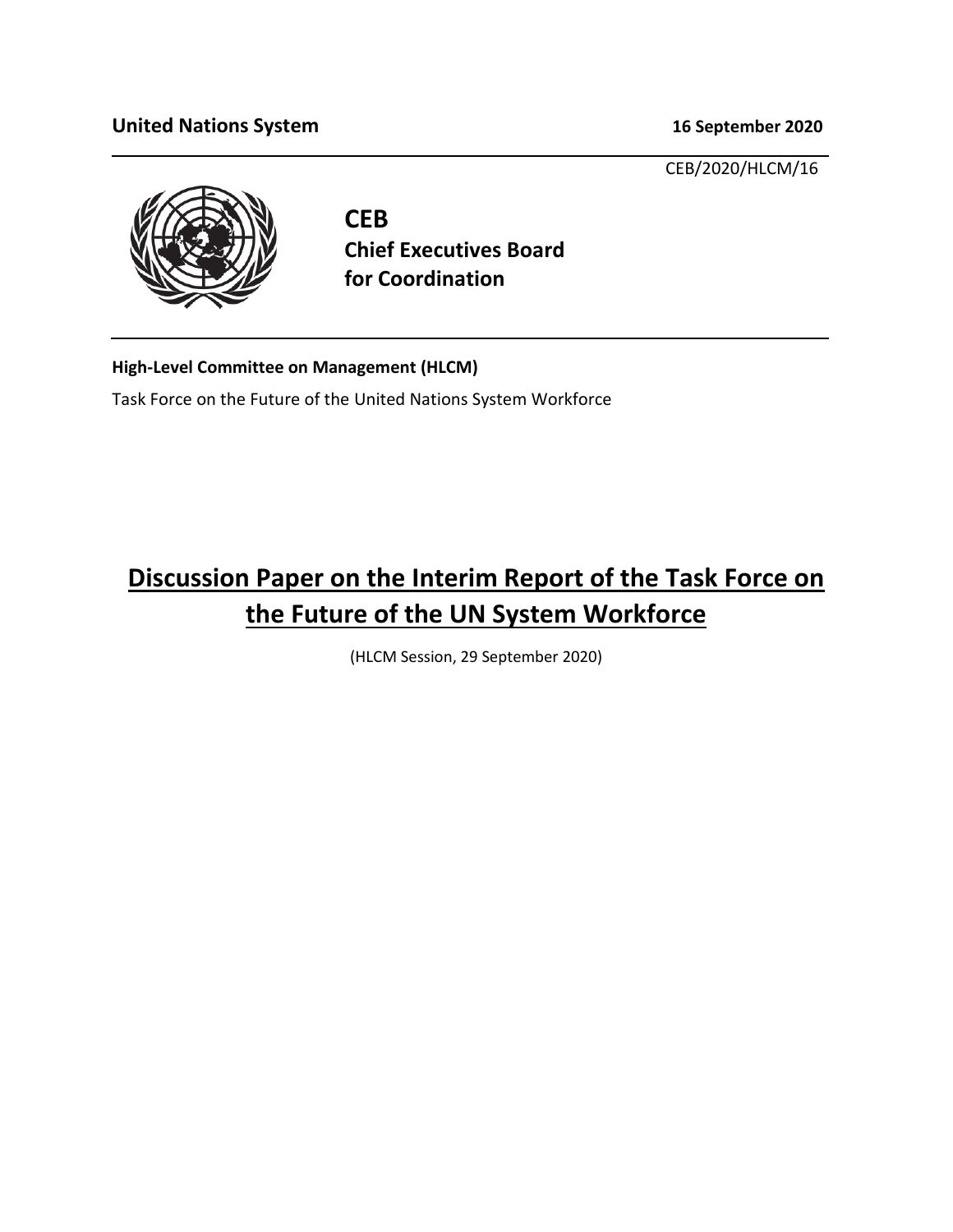# **Objective**

This discussion paper is based on feedback received from HLCM members on the Interim Report of the CEB Task Force on the Future of the UN System Workforce through an online consultation process. The present paper lays the focus on areas of the interim paper that have attracted the most interest. It does not constitute a comprehensive collection of all feedback. Specific recommendations on language, and organizational experiences that have been received have been shared with the members of the Task Force to ensure they are given due consideration.

The objective of the discussion paper is to facilitate a targeted discussion of the Committee to guide the work of the Task Force for the coming months. HLCM is also asked for possible endorsements of elements of the interim report. While the paper suggests discussion points, it should not preclude an open discussion of HLCM including on aspects and proposals not captured by the online consultation.

Following the discussion and guidance of HLCM, the decision points that the Committee has decided on will be acted on by the TF and its sub-groups. A further report will be issued in a more comprehensive manner for discussion and decision by HLCM.

# Overall Assessment of the Interim Paper through initial feedback

Many organizations expressed general appreciation for the interim report and the work of the Task Force. The responsiveness and adjustment to the new realities that the Covid-19 pandemic has brought to the work of the UN system have been stressed as positive elements of the interim report. Many responses positively highlighted the focus on "putting people first" in the proposed initiatives and lauded the increased focus on the field. The need and usefulness of UN system cooperation and harmonization in the three areas of work - remote working, an agile contract modality and enabling technology – was broadly recognized. Detailed elaboration of initiatives and recommendations was suggested as next steps for the Task Force. The necessity of a careful consideration of cost for all initiatives was highlighted. The inclusion of experiences, best practices and benchmarks from private- and public sectors was advised, as well as a more prominent place for environmental considerations.

While the work of the Task Force was in general considered forward looking, there were divergent views on the scope covered by the interim report. While some responses favored a prioritization of initiatives to focus the energy of the Task Force, others advocated for a bolder and broader approach including more innovative ideas.

In particular the inclusion of the following elements into the work of the Task Force was recommended:

Feedback from multiple organizations advocated for the Task Force to develop a "family care leave policy" to address the needs of today's diverse family configurations. Such a policy should be overarching and designed to include all family situations, not only limited to parental status, but include other caregiving circumstances, such as self-care, or caring for elderly, siblings or other loved ones.

The normalization and exploration of gains of part-time employment was mentioned by several organizations in their feedback. Connected to the work-life balance, flexible working through part-time or job-sharing roles was deemed a key mechanism the UN could embrace and promote for all employees.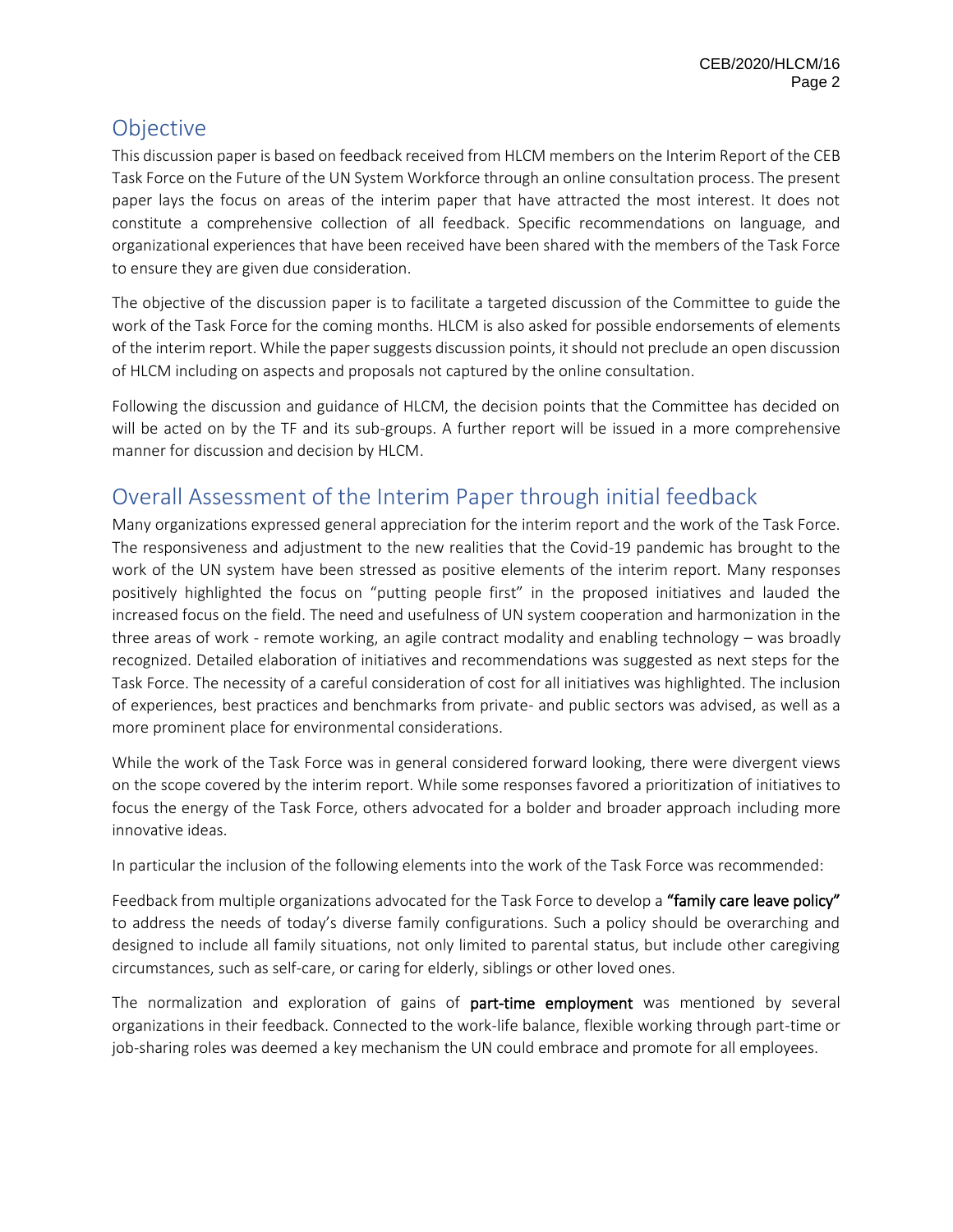It was also proposed that HLCM proceeded to endorsing the Leadership commitments<sup>1</sup> laid out in paragraph 20 of the Interim Report (see Annex I for the proposed language) as an important enabler of cultural change. While the leadership commitments and engagement of senior staff were recognized as a crucial piece of the puzzle, a more prominent incorporation of the role of staff, including bottom-up engagement and empowerment, in the overall work of the Task Force was proposed.

#### Suggested Discussion Points:

- *Are there specific elements, e.g., as a family care leave policy or part-time work or other forward leaning concepts, that would merit to be included in the Task Force's forthcoming work?*
- *Is HLCM prepared to endorse the Leadership Commitments (as rephrased in Annex I) for the Task Force to work on guidance on how to further formalize and operationalize the principles?*
- *Can HLCM support the interim paper and the overall direction of work of the Task Force for the next months?*

### Remote Working

Several entities, based on internal surveys, reported a mostly effective and positive experience with remote working in the context of the Covid-19 pandemic. The notion that remote working will undoubtedly constitute an important feature of the "next normal", and that a solid framework for remote working would be needed was underscored in feedback received. The merit of coordination and some harmonization among UN system entities, taking into account differences in mandated activities, was generally recognized.

Many organizations voiced support for the codification of the proposed remote working principles (paragraphs 28-35 in the interim report).

One comment noted that the broader approach of "flexible working arrangement" instead of remote working might be considered more useful. Further integration of the remote working workstream with the contractual modalities and technology streams was deemed desirable. The need for a remote working framework or policy to encompass elements such as the responsibility and trust of staff and management, results-based performance evaluation, measurement of results and staff wellbeing was reinforced by some organizations. Other points of focus that the Task Force should consider in detail comprised how the examination of which functions can or cannot be performed remotely, entitlements and training for managers and staff.

While many organizations stressed a positive experience with short-term benefits in terms of productivity and staff satisfaction, some cautioned that broader and continuous analysis of the impact of remote working was necessary for success in the mid- and long term.

A comparison of the impact of full-time remote work in contrast to part-time telecommuting was stated as an interesting was proposed as an interesting benchmark for the Task Force to consider. The usefulness of a 50 mile radius as definition for "outside the duty station" was questioned by several commenters.

 $1$  Putting people first; driving a passion for results; Embracing new leadership models; building trust; pursuing the simplification of rules and policies; using technology to strengthen delivery; embracing learning; showcasing and advancing diversity, inclusion and gender parity; creating an Employee Value Proposition; embracing the greater cause mindset: "A truly One UN"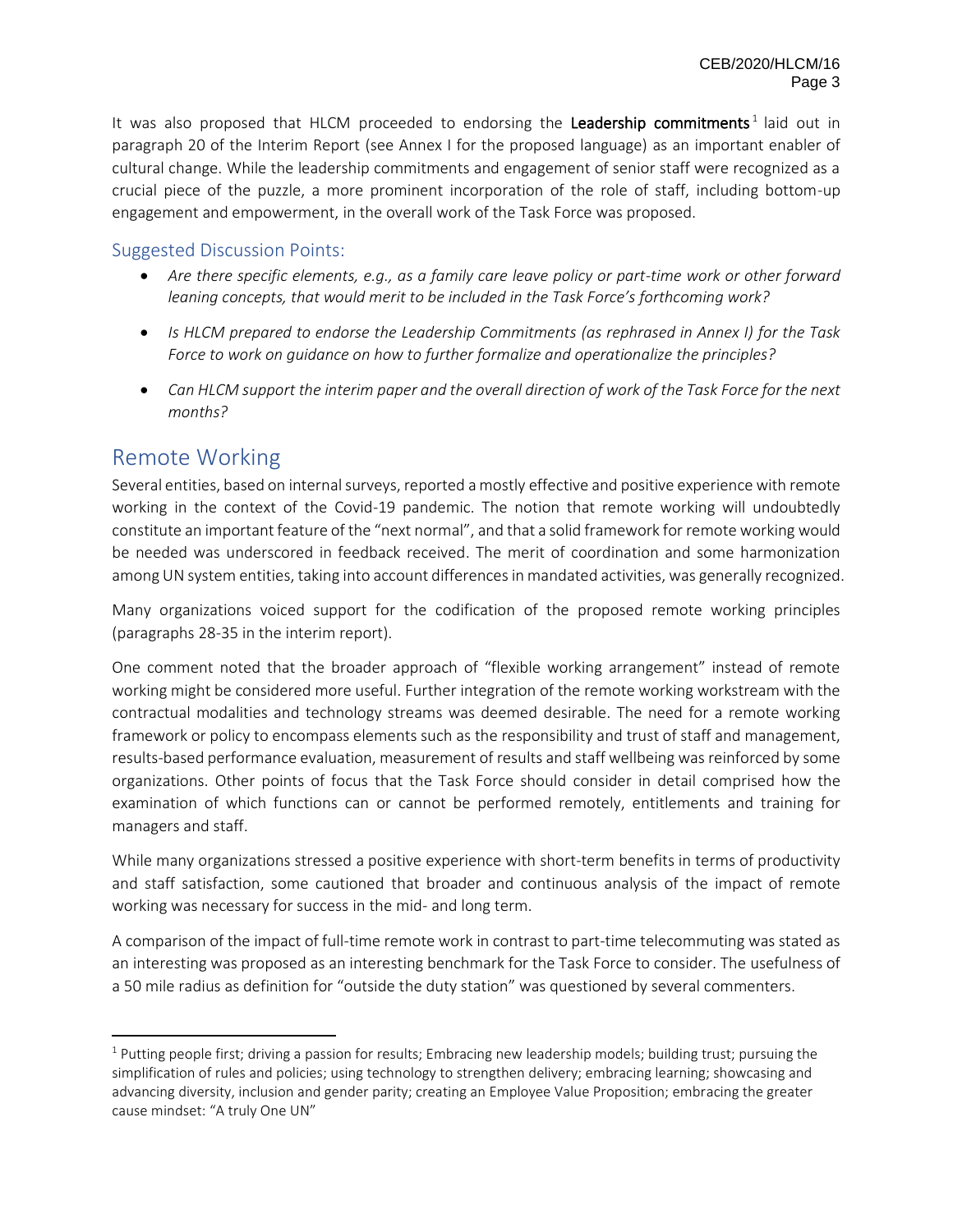#### Suggested Discussion Points:

- *Are any crucial elements missing from the focus area "Remote Working" of the interim report?*
- *Does HLCM support translating inter-agency principles into the elements of a system-wide framework that guides organizations' remote working policies?*

# Agile Contract Modality

The proposal of an optional agile contract modality was overwhelmingly welcomed by respondents, with doubts remaining among some participants. Making the UN a better employer of choice and a more diverse and inclusive workforce were expected benefits of an agile contract modality.

The cruciality of firmly aligning new contract modalities with the proposal for remote working, and the necessity of gathering input from and consulting with relevant stakeholders were emphasized in several comments. More information was sought on the relationship between existing modalities and the new modality.

It was stressed that any new modality should be designed to allow for sufficient flexibility for individual UN system entities to adapt the modality for their specific needs.

Balancing the needs of staff members and the organization was mentioned by several organizations as an important aspect for the Task Force to examine. Working conditions and well-being in general, family care, part-time work, career development, mobility and compensation were most cited as critical areas to be taken into account.

A new contract modality was also seen as a possible option to harmonize non-staff modalities and the possibility of introducing several options, including for general service staff living beyond commuting distance was introduced.

#### Suggested Discussion Points:

- *Does HLCM support the development of a new contract modality?*
- *Which of the elements<sup>2</sup> of laid out in the interim report, or which new elements do need particular emphasis during the development of the modality?*

## Enabling Technology

General support was voiced by respondents for the assessment of the role of digital technology and for the proposed initiatives under this work stream. Recognition of benefits of collaboration, aligning and standardizing processes through pilot projects was widespread. The inclusion of ICT experts and the HLCM's Digital and Technology Network in pilot initiatives was recommended in some comments.

The "Digital UN ID" project gained particular interest with some respondents and it was proposed that HLCM recognize it as a priority.

 $2$  Complementarity to existing contract modalities, agility, transparency around contract durations and predictability, career agility, simplicity of administration, financial sustainability, social protection, diversity and inclusion, flexibility and virtual working arrangements, fairness transparency and insurance of accountability (the full elements can be found in paragraph 37 of the interim report).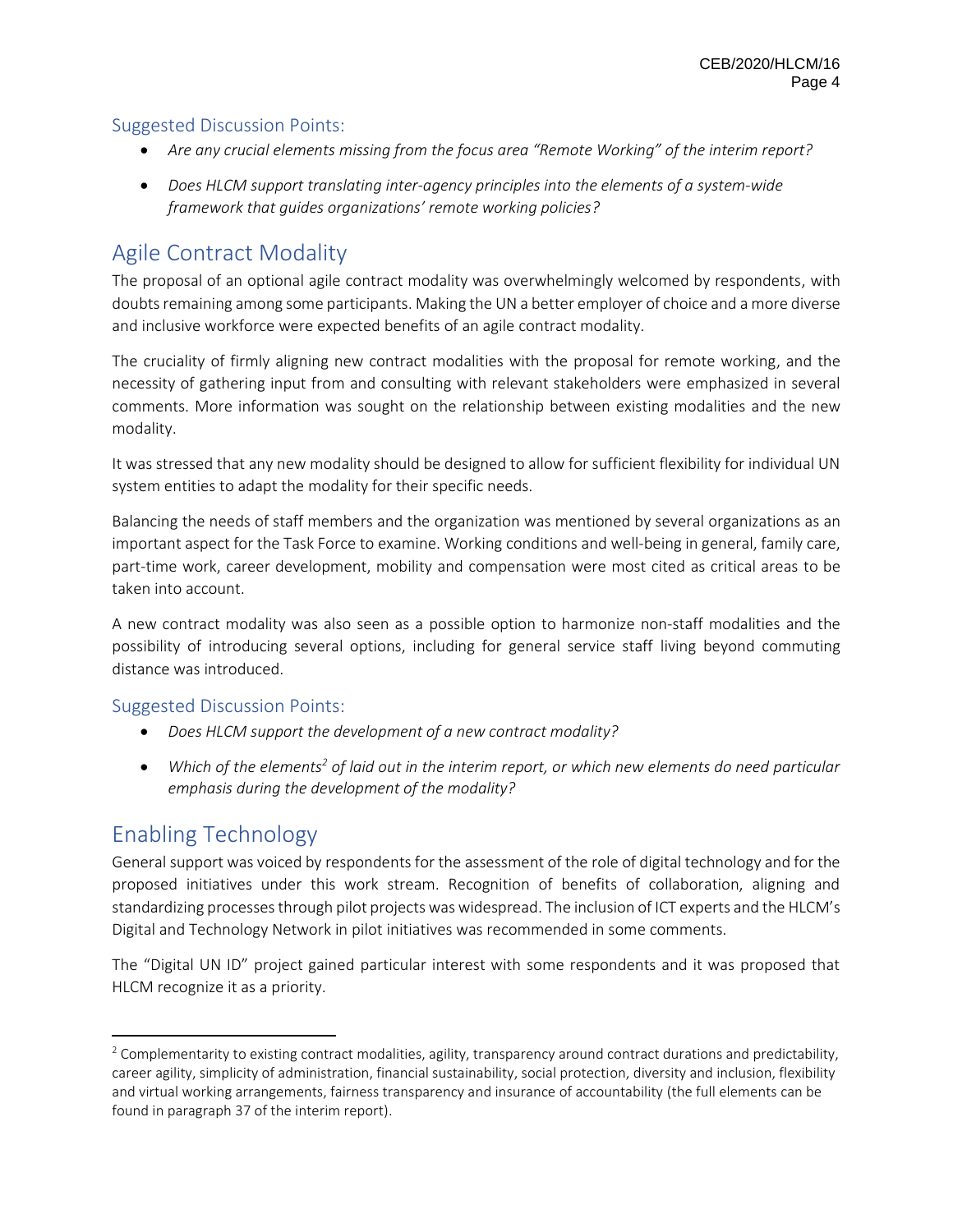It was underscored in several comments that in all its endeavors the Task Force should carefully consider security and privacy implications. A cautious approach towards using AI was recommended by some respondents, in particular for recruitment. The inclusion of AI experts was advised in this respect.

#### Suggested Discussion Points:

- *Are there missing elements in the assessment of the role of technology or the pilot projects?*
- *Does HLCM endorse the identified pilot project?*
- *Does HLCM support the Digital UN ID as a priority project?*